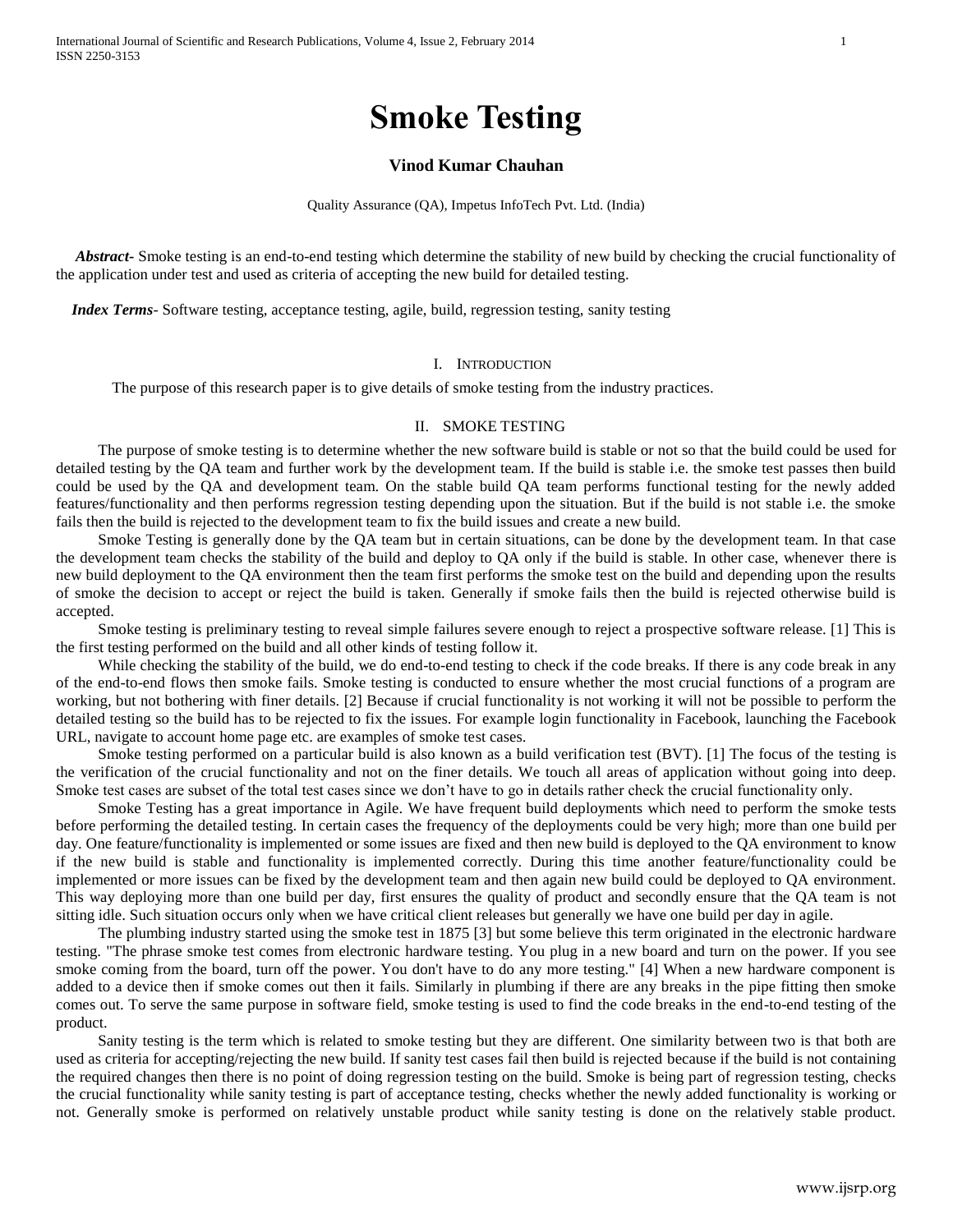Moreover generally only one of them is performed but if we need to do both then smoke testing is performed first and then sanity testing is done.



# Figure 1: One cycle of Development

# III. SCOPE OF SMOKE TESTING

We can define the scope of smoke testing w.r.t. when, where and how smoke testing is performed as follows:

# 1) When

Smoke testing is performed immediately after the build deployment. This is the first testing done on the build. First smoke testing is performed followed by other testing like functional testing (to test the newly added features), regression testing and user acceptance testing etc. It is a preliminary testing. [1]

# 2) Where

Smoke testing is generally done by the QA team in QA environment as criteria of accepting the build but in certain cases, it can be performed by development team.

# 3) How

The focus of smoke testing is to perform end-to-end testing of the build without going in finer details of the modules. This is high level testing. We simply navigate the different application flows from start to end without testing the details of the individual modules. Details of the modules are tested in the functional and regression testing. Here we just try to touch all the parts of the application.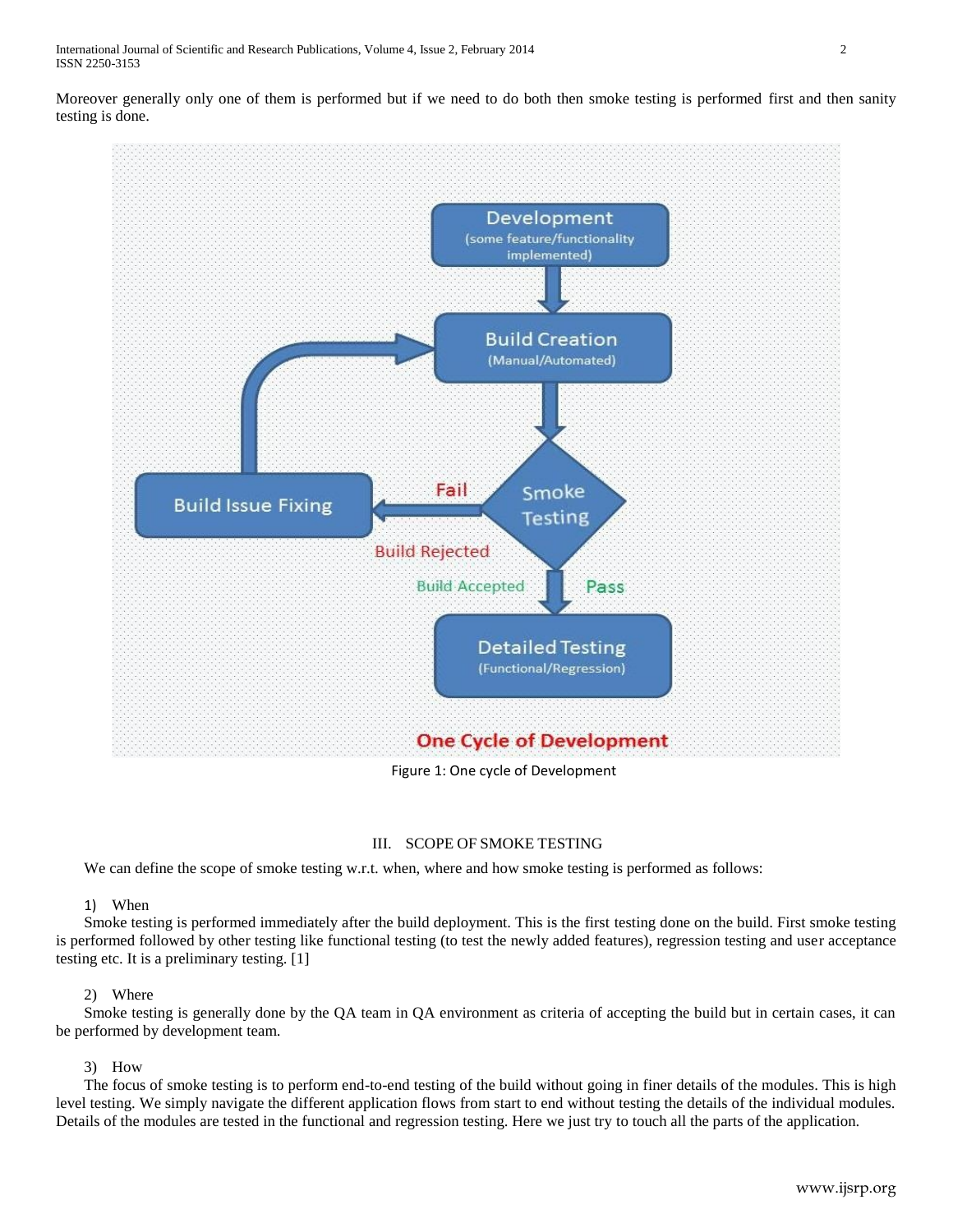## IV. IMPORTANCE OF SMOKE TESTING

## 1) Saves Time

Smoke testing uses subset of total test cases to determine whether the build can be accepted for further testing and work, or not. Suppose we don't perform smoke testing and start with the detailed testing. Now if there is issue on the last page of the application then we won't be able to complete the regression testing of the application. The build has to be rejected to fix the issue. Now when new build will be deployed then that will need to perform the regression again. In this way a lot of effort and time, spent on the regression testing of earlier build is wasted. But if we perform smoke testing on the earlier build then we could detect the issue in lesser time and with lesser effort because smoke test cases are subset of total test cases.

## 2) Saves Effort

Smoke testing leads to saving of effort also as discussed above.

### 3) Saves Cost

Saving time and effort lead to saving cost of testing the application. In the software life cycle the earlier the errors are discovered and removed, the lower is the cost of their removal. [5]

#### 4) Integration Risk

We perform end-to-end testing on each build so the blocker type issues can be uncovered early. So the risk of having integration issues is reduced.

## 5) Quality Improvement

Here the major issues are detected and corrected much earlier in the software test cycle thereby increasing the quality of software.

#### 6) Progress Assessment

It is easier for project managers to assess the development progress. Since with each build we certify that end-to-end product is working and new features are added correctly.

#### V. TECHNIQUES OF SMOKE TESTING

# 1) Manual Approach

Here the smoke test cases are run manually. Manual approach is mainly used where the product is developed from the scratch and is unstable. Since during each development cycle new features/functionality is added to the product so using automation for this scenario will be very costly affair. This is because a lot of effort will be required on each build to maintain the scripts. For each newly added feature, we may have to update the scripts or may need to create new scripts. So for a new and unstable product, it is better to use the manual approach.

## 2) Automation Approach

Here the smoke test cases are automated and run with the help of some automation tools. In some cases the smoke scripts can be integrated with the automated build creation tools like Jenkins so that whenever a new build is deployed, the smoke suite automatically start execution without manual intervention and without wasting any time.

Automated smoke test cases are used in those environments where the product has become stable or product is the customization of some base product. No doubt even in this scenario, smoke scripts require maintenance but the maintenance effort is less.

#### 3) Hybrid Approach

This approach is the combination of manual and automation approaches.

#### VI. PROCESS OF SMOKE TESTING

## 1) Identify Smoke Test Cases

Smoke test cases are subset of total test cases. To create a smoke, we need to identify the minimum number of test cases, to cover the crucial functionality of the product so that they could be executed in least amount of time. This is a very important step of the smoke testing. If we create large set of smoke test cases then it may take more time in execution and if we create small set of smoke test cases then it may not be effective in covering the crucial functionality.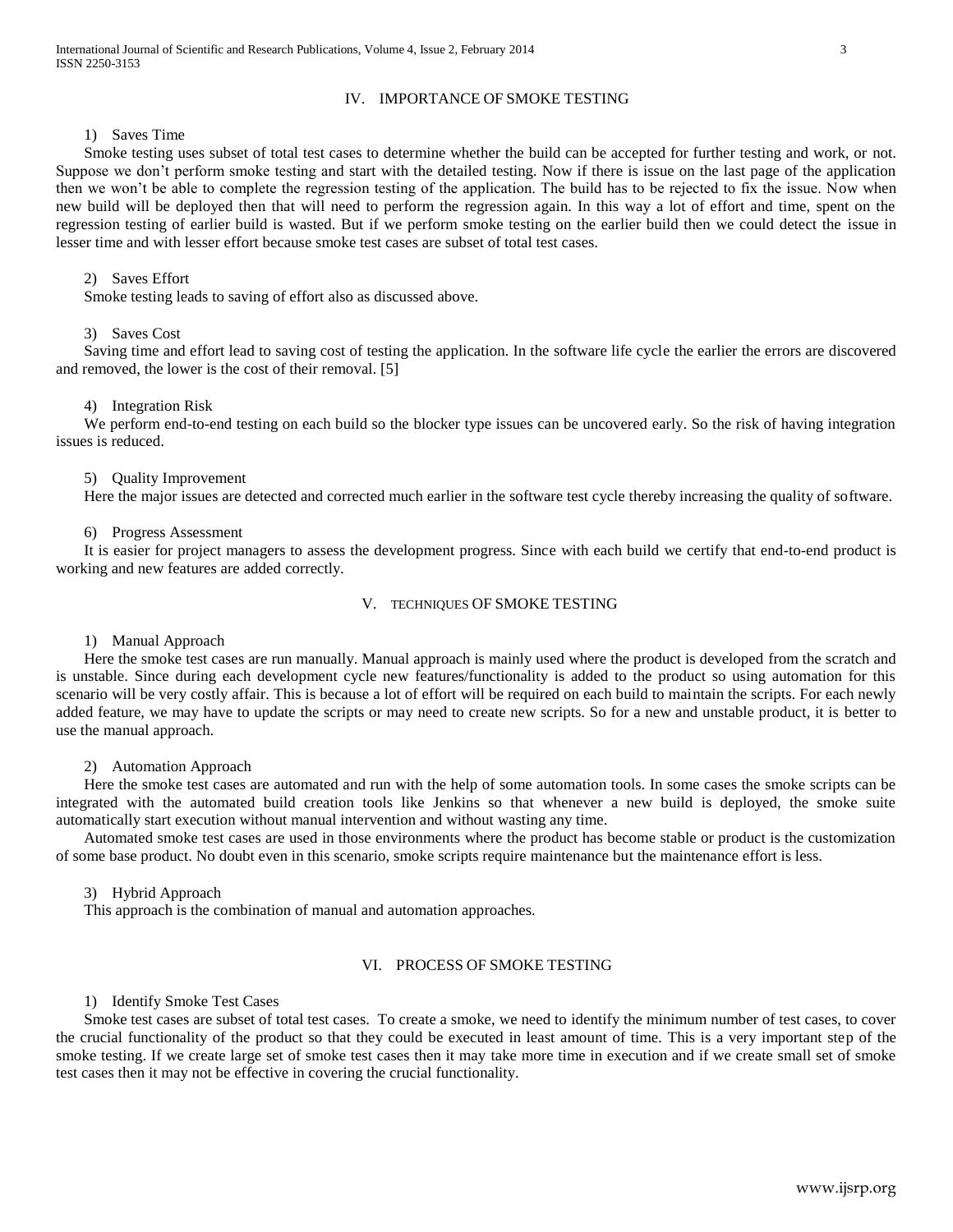

# 2) Create Smoke Test Cases

Once the smoke test cases have been identified, the next step is to create test cases. We write smoke test cases and automate them if required. But as discussed in 'V. Techniques of Smoke Testing', it's not always possible to automate the smoke test cases.

## 3) Run and Analyze the Results

Once the smoke test cases are ready then whenever there is a new build, smoke is run on the build and results are analyzed to take the decision of accepting or rejecting the build.

## 4) Maintenance

Maintenance is used to maintain the value of smoke test cases over the period of time. Whenever new crucial functionality is added, we need to create new smoke test cases. Similarly whenever there are changes which affect the smoke scripts, we have to fix them.

# VII. CHARACTERISTICS OF SMOKE TESTING

- 1) Smoke testing is preliminary testing. [1]
- 2) It is one type of integration testing because it involves end-to-end testing.
- 3) It checks only the crucial functionality without going into the finer details.
- 4) Generally done by the QA team in QA environment.
- 5) It checks the stability of build.
- 6) It checks if the build could be used for detailed testing and further work or not.
- 7) It is performed on the new build only.
- 8) Smoke test cases are a subset of total test cases.
- 9) It is also known as Build Verification Test (BVT). [1]
- 10) Smoke testing is like General Health Check Up. [6]
- 11) Smoke testing is used as criteria for accepting or rejecting the new build.
- 12) It is a high level testing.
- 13) It is widely used in agile.

#### **REFERENCES**

[1] WIKIPEDIA: [http://en.wikipedia.org/wiki/Smoke\\_testing\\_\(software\)](http://en.wikipedia.org/wiki/Smoke_testing_(software))

- [2] "Smoke testing and sanity testing Quick and simple differences",<http://www.softwaretestinghelp.com/smoke-testing-and-sanity-testing-difference/>
- [3] Buchan, W.P., " Institution of the Smoke-Test for Drains".
- [4] Kaner, Bach, and Pettichord, "Lessons Learned in Software Testing". Wiley Computer Publishing, 2002.

[5] K.K. Aggarwal and Yogesh Singh, "Software Engineering", New Age International Publishers.

- [6] Guru99, "Smoke and Sanity Testing Introduction and Differences",<http://www.guru99.com/smoke-sanity-testing.html>
- [7] Roger S. Pressman, "Software Engineering A Practitioner's Approach".